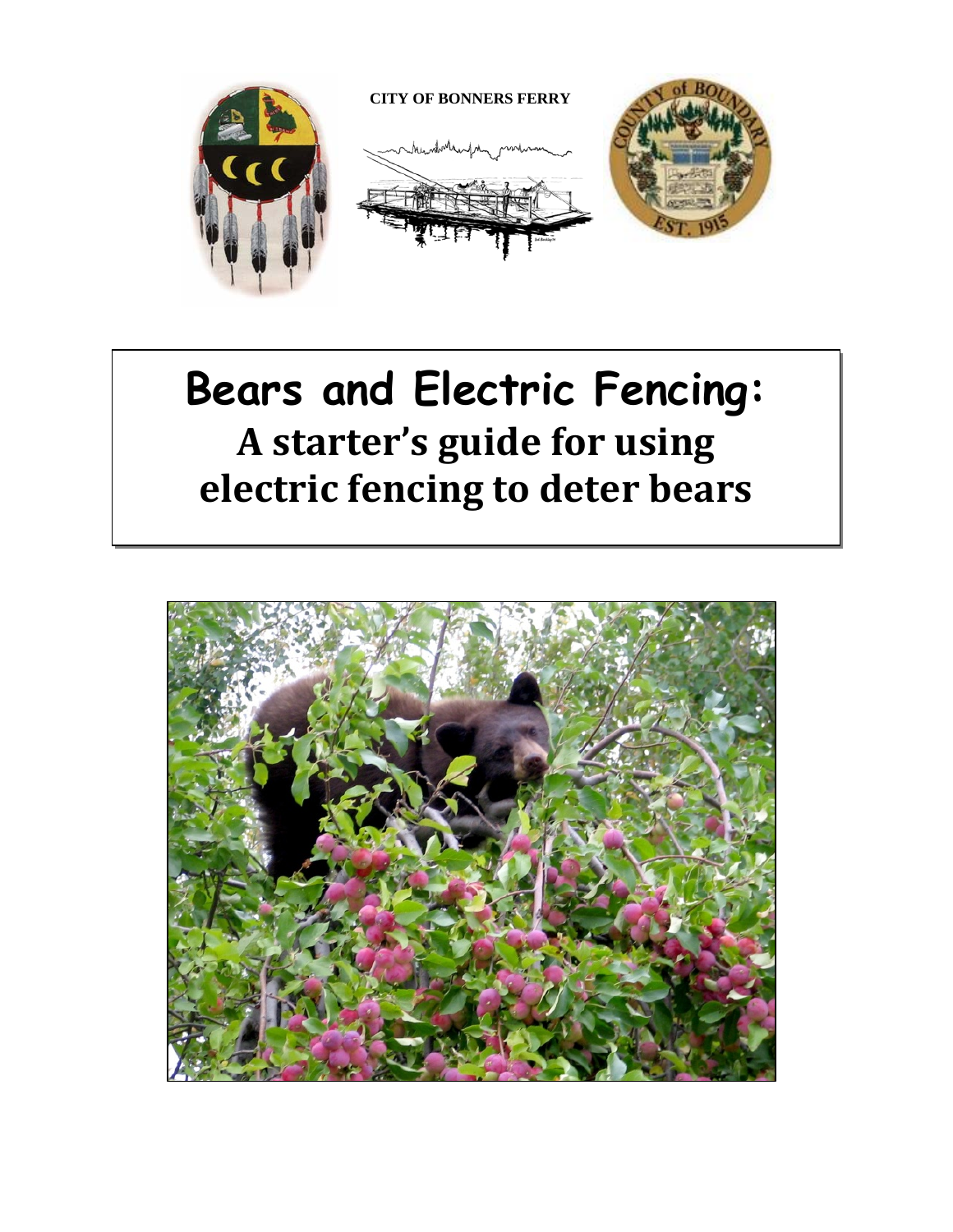# **TABLE OF CONTENTS**

# **INTRODUCTION**

A properly constructed electric fence is safe for people and pets and has proven to be effective at deterring bears from apiaries (beehives), fruit trees, gardens, livestock pens, rabbit hutches, garbage containers, dog kennels, chicken coups, compost piles, storage sheds, along with numerous other uses. There is an abundant variety of applications and effective fencing designs for deterring bears. Design, construction and proper maintenance will determine the effectiveness of your electric fence.

Safety is always a concern when using electrified equipment. Modern electric fence energizers have been shown to be safe for humans, animals and vegetation. The pulse rate of a modern energizer is so quick that they cannot generate enough heat to start vegetation on fire. While touching an electrified fence is unpleasant, modern energizers are safe to use around pets and children.

# **HOW ELECTRIC FENCING WORKS**

When an animal touches an electrified wire and the ground simultaneously, the electricity passes through them, into the soil, to the ground rod and back to the ground terminal of the energizer. The circuit is then completed and the animal receives a shock (Fig 1.). If too few grounding rods are placed, if the grounding rod(s) is not deep enough, or if soil is generally dry, the electricity will not find the path back to the energizer and the animal will receive little or no shock.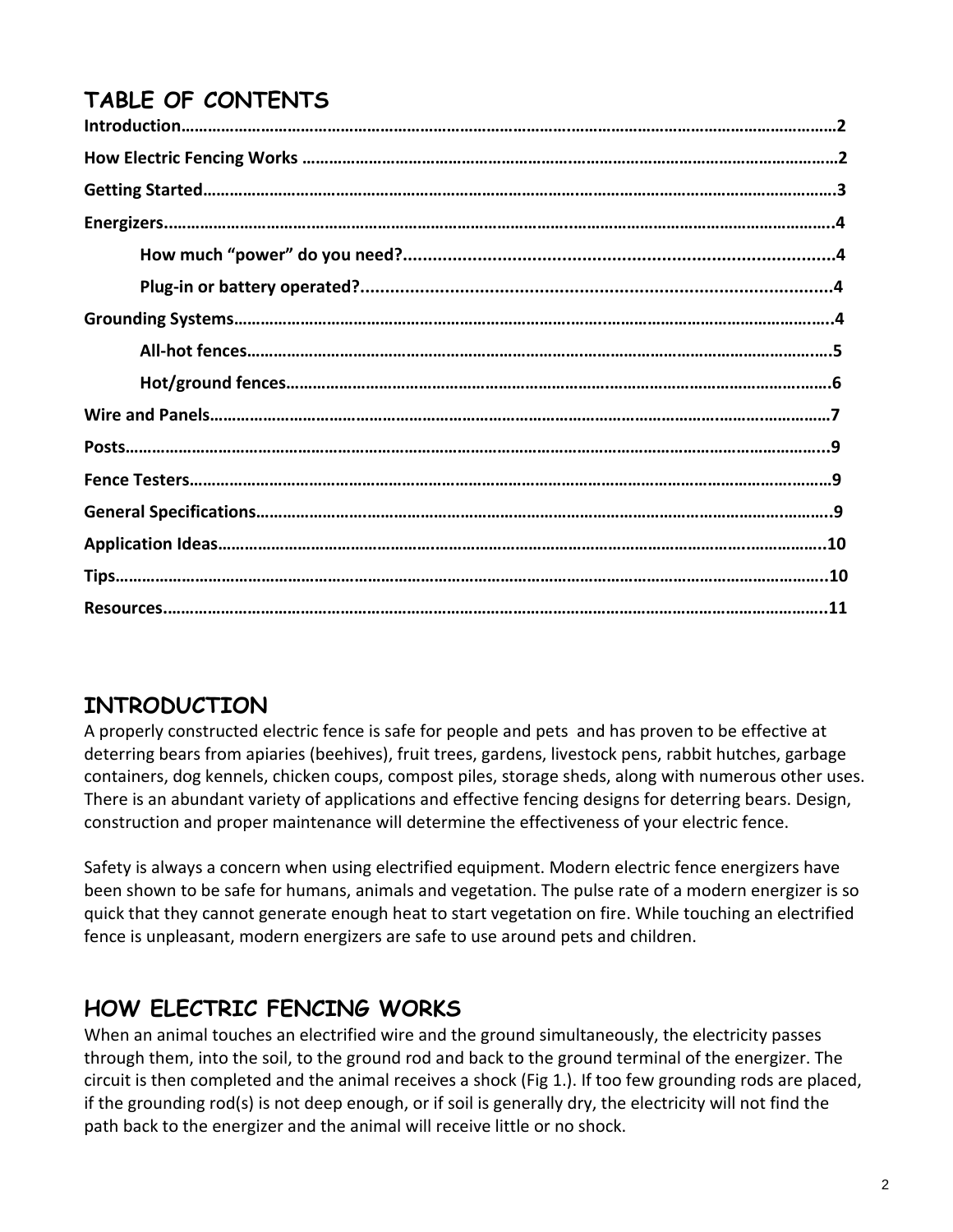

**Figure 1. A bear completes the electrical circuit and receives a shock**

Bears, and other non‐jumping animals, will require a fence design that they cannot climb through or go under. This generally requires using multiple electrified wires (5 or more), a combination of electrified wires and an existing fencing, or electrified wires and rigid wire panels.

# **Getting Started**

A few things to consider before starting:

- **Is your need for an electric fencing temporary (seasonal) or permanent (year round)?** The answer will determine some of your material choices (i.e. aluminum wire vs poly-wire, wooden posts vs Tposts, etc.).
- **How big is the area you want to fence? Does it measure in feet, acres, or miles?** Measure to determine how powerful of an energizer you will need (i.e. 1‐14 joules) to cover the distance of large acreages (and the proper guage of aluminum wire that will be needed to prevent resistance), compared to an 0.7‐1.0 joule energizer for smaller designs.
- **Prior to purchasing materials, check with your local wildlife biologist, or electric fencing retailer, for information on products that are appropriate for excluding bears.**

The primary components of electric fences are:

- 1. Energizer
- 2. Grounding system
- 3. Wire
- 4. Posts
- 5. Fence tester

There are other components that may be necessary for your fence, such as gate handles, drive through gates and on/off throw switches. These can be added as needed for your particular fencing design.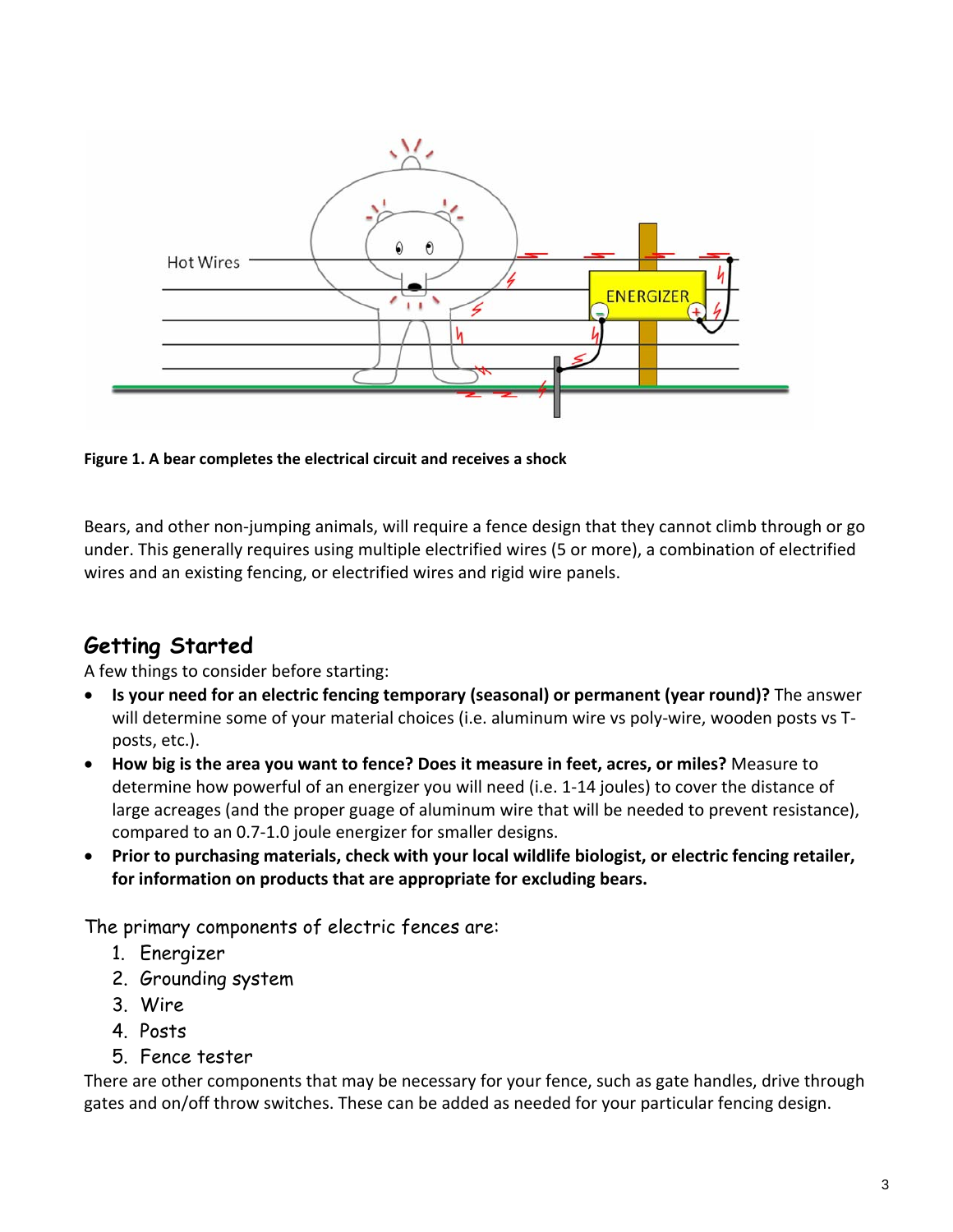# **1. Energizers**

Energizers (also called chargers or controllers) are the power source for the electric fence. Energizers come in a wide variety of makes and models. The appropriate energizer depends on what type of animal is being controlled and how large of an area it needs to cover. Energizers store energy and deliver very short pulses of electricity, about one pulse per second, through the fence system.

#### *How much "power" do you need?*

A energizers *stored energy* is measured in joules, which is similar to a horsepower rating in motorized engines. **The joule rating is the most important factor when choosing your energizer.** Make sure that the energizer has the appropriate joule rating for the animal you are trying to exclude. For example, if you are trying to keep bears out, they will require a joule rating of greater than 0.7 for the electric fence to be effective, while horses may only require 0.1 joules to keep them in.

For small areas, such as gardens, 2‐3 fruit trees, compost piles, dog pens, chicken coups, etc., you will generally only need to make sure that your energizer has a joule rating between  $0.7 - 1.0$ . However, for larger areas, such as livestock pastures or orchards, you will need to make sure that your energizer is also powerful enough to deliver its charge over the longer distance. For example, a energizer that is powerful enough to deliver its charge through 20 acres of fencing will not necessarily also have a joule rating of 0.7‐1.0 that is needed to exclude bears.

#### *Plug‐in or battery operated?*

There are 2 types of energizers available: plug‐ins and battery operated. A typical plug‐in energizer directly connects into a 110 volt outlet (standard household current). Battery operated energizers receive their power from 12‐volt deep cycle or marine batteries.

Wherever possible, plug-in energizers are recommended for electric fencing. They require less maintenance, receive a consistent output of power, and are typically less expensive than their battery operated counter‐parts.

Battery operated energizers can be just as effective as plug-in units. However, they require more maintenance, as the battery must be regularly recharged for the fence to remain effective. Solar‐ panels can be added to a battery operated energizer to provide the battery with a continual source of power. However, the location must receive enough sunlight to ensure that the solar panel can provide a sustainable charge for the battery. The solar array must also be powerful enough to charge the deep cycle batteriest that are used.

# **2. Grounding System**

*Grounding is the second most important component in the design of an electric fence.* Without proper grounding, the fence will fail and the energizer can be damaged in the process. You will need one ground rod for every joule of your energizers output.

Ground rods should be driven in the soil near the energizer to a minimum depth of 6 feet. In very dry soils, the rod may need to be driven even deeper than 6 feet. It is necessary to drive ground rods as deep as possible so that the rod is in contact with the greatest amount of surface area, adequately allowing the current to return to the energizer.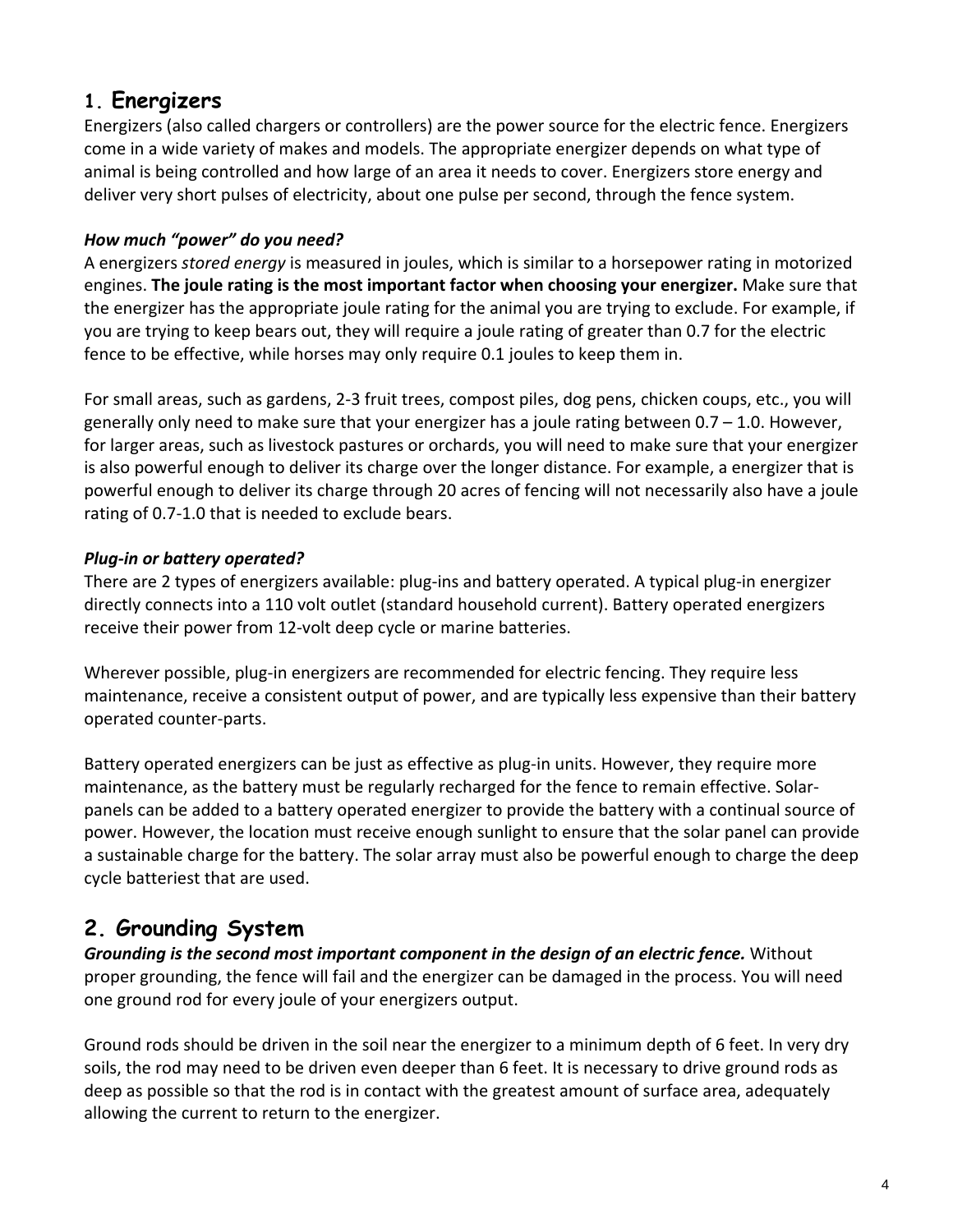In locations where it is too difficult to drive a ground rod at least 6 feet deep, there are several options. A ground rod can be driven at a shallow depth using a steep angle, or several rods can be placed in a series, 10 feet apart. Frequently watering the soil around the ground rod may also allow for the adequate return of energy back to the energizer.

Ground rods should be ½" ‐3/4" in diameter and made of galvanized steel. Non‐galvanized metals rusts quickly and cause resistance, reducing its effectiveness. Painted rods, t‐posts or rusted metal are not effective ground rods, as the paint and rust will act as a barrier. A ground rod clamp will be needed to attach the wire running from the energizers ground terminal to the ground rod.

There are 2 types of grounding systems: A) All-Hot B) Hot/Ground

### **A) All-Hot Fences**

In an all hot fencing system, all of the fence wires are electrified, or hot. They are all connected to each other and to the positive (+) or hot terminal on the energizer. The negative (‐) or ground terminal is only connected to the grounding rod. The animal only needs to be standing on the ground and to touch one of the wires simultaneously in order to receive a shock (Fig 2.).



#### Figure 2. An all-hot electric fence design. All wires are connected to each other and to the positive terminal on **the energizer.**

This all‐hot design is only good for areas with damp or moist soil that will provide sufficient grounding. Areas that are frequently watered, such as gardens or fruit orchards, or areas that are seasonally fenced during rainy/wet times of the year are suitable for this design.

When designing fences to exclude bears, or other predators, it is important to place enough lines so that the animal cannot pass under, through or over them. At least 5 lines are recommended in an all‐ hot design, placing the lines close enough together so an animal cannot pass between them without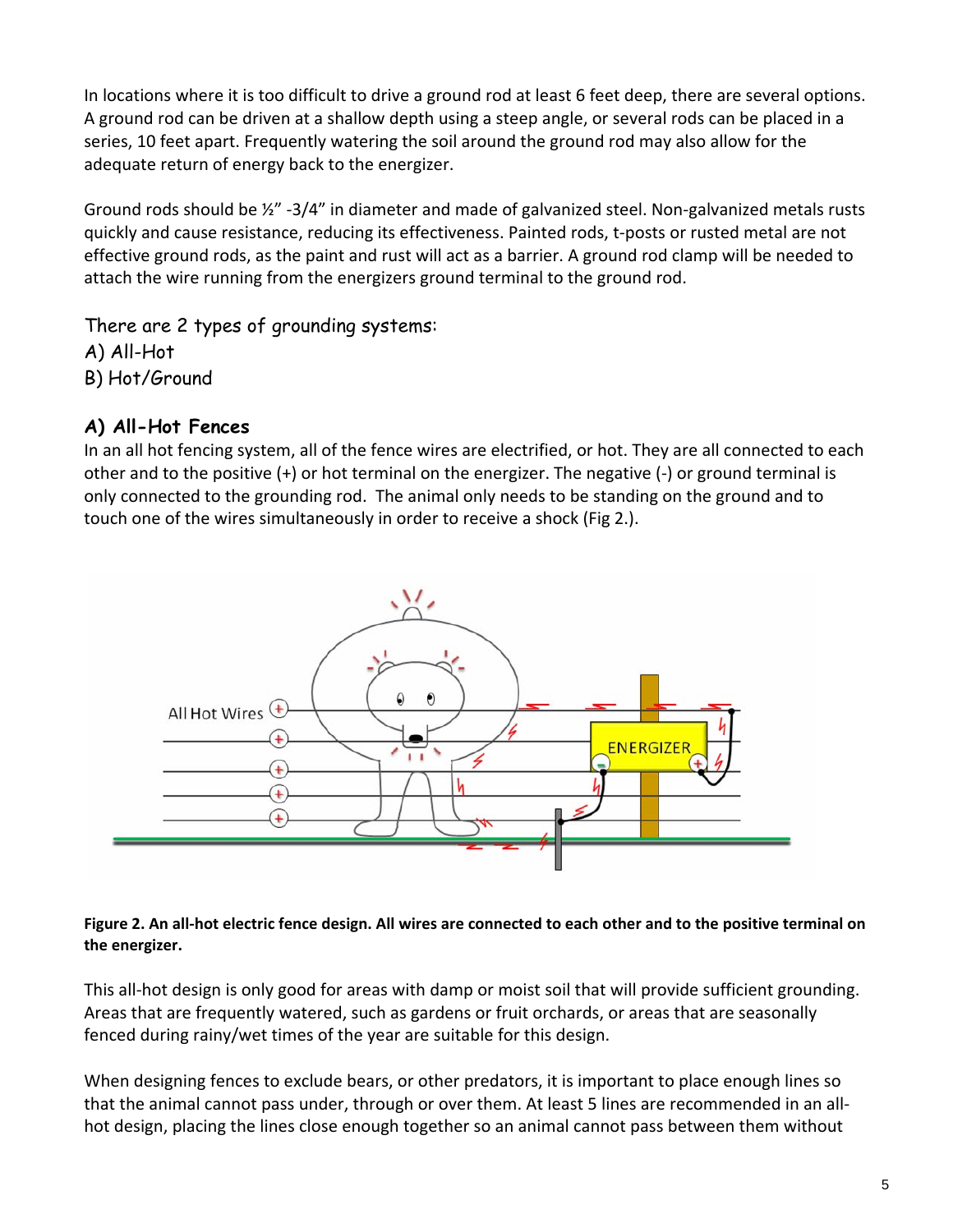receiving a shock. It is also important to place the wire closest to the ground low enough so that an animal cannot easily dig under it without also receiving a shock.

# **B) Hot/Ground Fences**

A hot/ground fence consists of alternating hot (+) and ground (‐) wires (Fig 3.). All hot wires are connected to the positive terminal on the energizer and all ground wires are connected to the negative (ground) terminal on the energizer. The energizers negative terminal must also be connected to the grounding rod. Rather than relying on the soil to complete the electrical circuit, this design directly returns the current to the energizer through the wires. The animal must touch both a hot and a ground wire to receive a full shock. This fence design should be used in dry or rocky soils, in locations where there are poor grounding conditions, and in permanent, year‐round fence designs. The bottommost and topmost wires should always be hot (+), therefore you will always need an odd number of wires in a hot/ground design.



Figure 3. A hot/ground electric fence design. All hot wires are connected to each other and to the positive terminal on the energizer. All ground wires are connected to each other and to the negative terminal of the **energizer.**

Remember that it is important to place enough lines so that an animal cannot pass under, over, or through them without receiving a shock. When using a hot/ground design, it's best to use at least 5 wires. This way the alternating hot  $(+)$  and ground  $(-)$  wires are close enough together for the animal to receive an effective shock when it tries to pass through.

There are many fence designs that can be created based on these two different wiring systems. *Just remember, no matter which wiring system or fencing design you chose, you must always connect the* energizer to a sufficient grounding rod for the fence to work properly and to prevent damage to the *energizer.*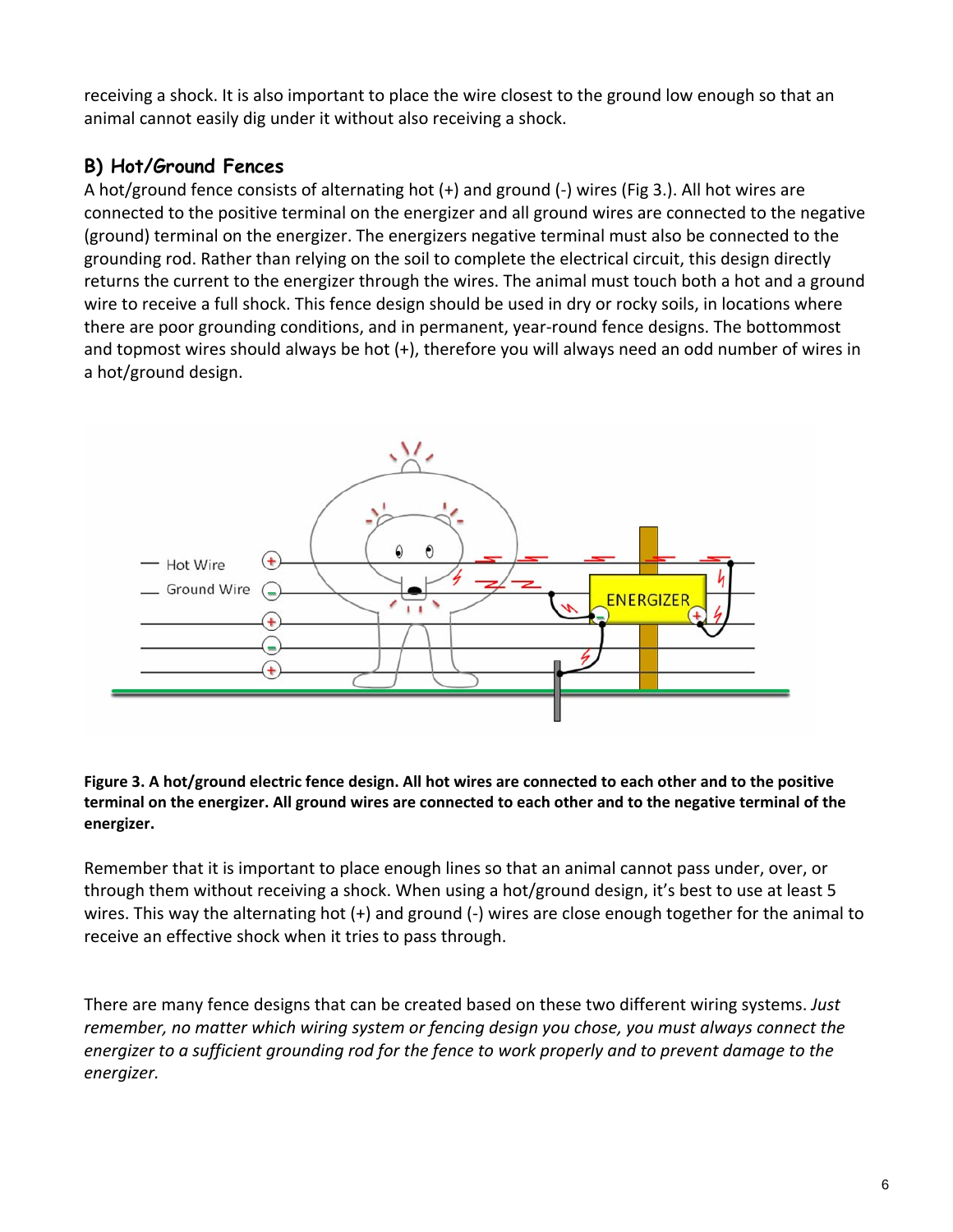# **3. WIRE (and Wire Panels)**

All metal wire should be used for permanent electric fencing and can be found in galvanized smooth steel or aluminum. Steel wire is more difficult to work with, as it is typically used in high‐tensile fencing designs, but it is strong and durable. Aluminum wire is easy to use and more conductive than steel wire, but will break with repeated bending. Steel wire should be at least 14Ga or 12Ga, and aluminum wire should be at least 14Ga.

For temporary, seasonal or portable electric fencing, you may consider using a type of "poly" wire (Fig 4). "Poly" wire consists of multi-stranded aluminum or stainless steel wire braided within polyethylene. "Poly" wire is flexible yet strong and can be unrolled and re‐rolled multiple times without breaking. Because of electrical resistance, it is recommended that your "poly" wire has at least 9 strands of wire imbedded within the polyethylene. "Poly" tape, which is flat, is usually less effective for bear exclusion and is not recommended.



**Figure 4. Two styles of electrical fencing "Poly" wires.**

#### *Using rigid wire panels*

Depending on the size of the fence enclosure and application, rigid wire (cattle or hog) panels can be used in addition to, or instead of traditional wire.

For example, panels can be raised off the ground by attaching them to fiberglass posts. The panels are attached to each other and to the positive terminal of the energizer. The posts insulate the panels to ensure that they remain "hot" (Fig 5.). Or the raised panels can also be used as the grounded wire in a hot/ground fencing system (Fig 6.).

In very dry soil, hard ground, rock or pavement, additional panels can be laid on the ground beneath any raised panels to ensure grounding of the animal. These on‐the‐ground panels should be connected to the ground terminal of the energizer.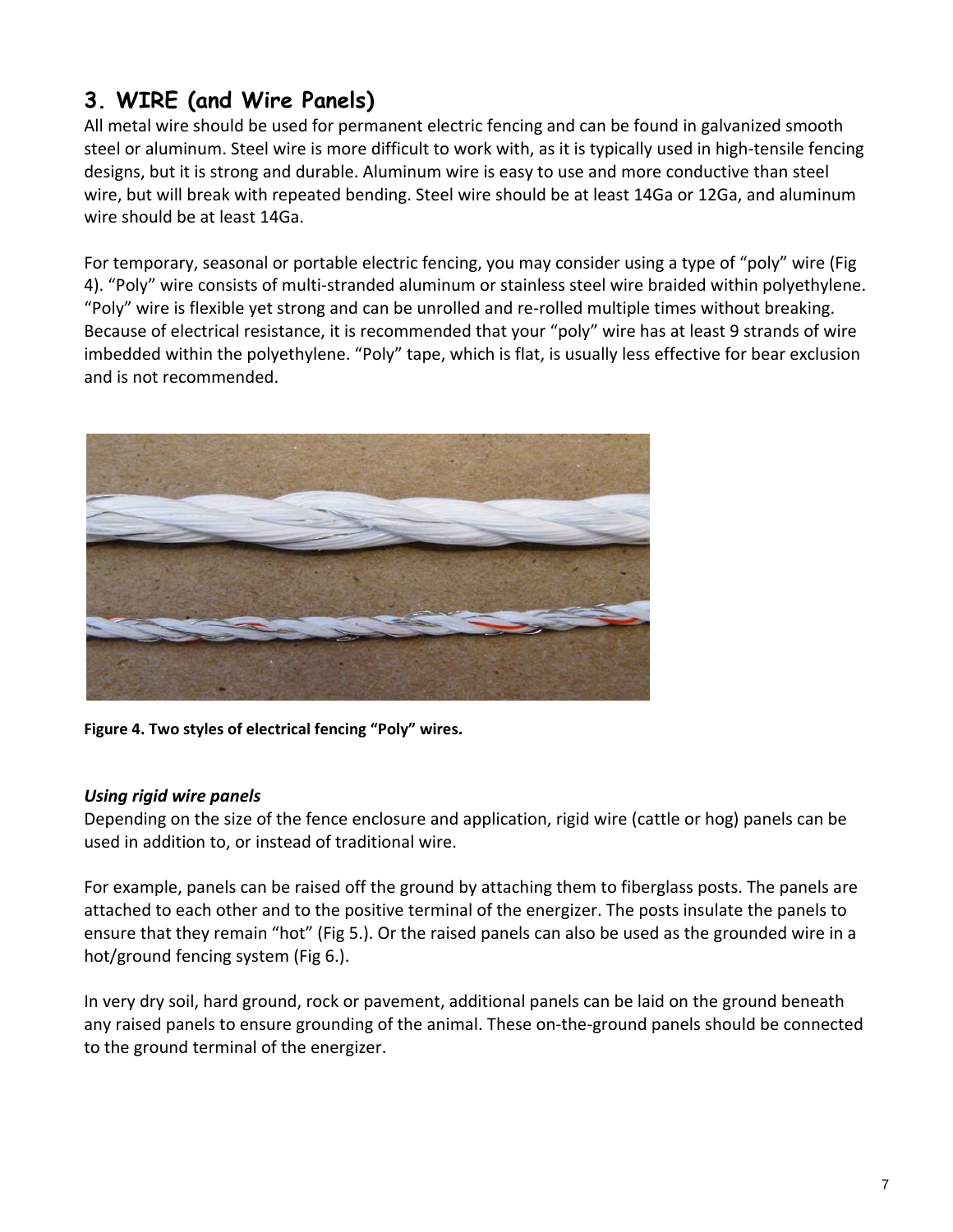

**Figure 5. Electrified raised rigid wire panel** 



**Figure 6. Grounded rigid wire panel with 3 offset electrified hot wires**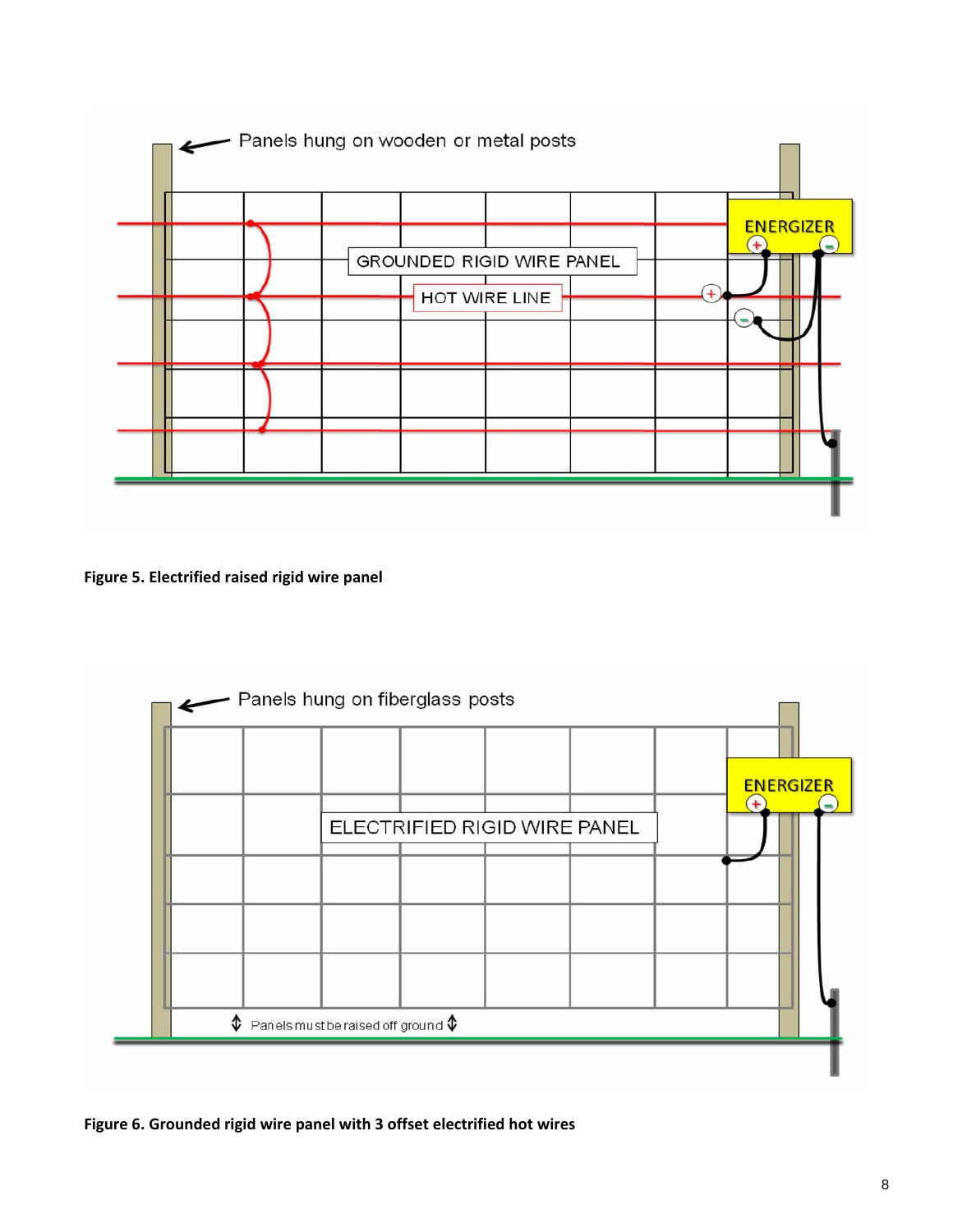# **4. POSTS**

There are a number of different post types available for electric fencing, the most common being wooden, metal T-posts, fiberglass and plastic. Wooden and metal posts are typically more expensive and require the added expense of insulators, however they are more durable than plastic and fiberglass posts and require less overall maintenance.

The primary difference between permanent and temporary fencing is the choice of fence posts and the extent to which they are installed. For stable, lower maintenance, permanent, year-round fencing, treated wooden posts are the best choice. Less permanent, year‐round fencing can be constructed using fiberglass or T‐posts with wooden posts in corners for stability.

Temporary, seasonal or portable fences can be effective and economical, and can be taken down for storage when not in use. They can be constructed with T-posts, fiberglass posts, or step-in-the-ground plastic posts and have a wide range of applications. However, they will not hold up as well, or as long, as fencing that uses rigid posts.

Wire insulators must be used to secure hot (+) wires strands to wooden and metal posts to prevent the wire from grounding out. Plastic and fiberglass posts do not need insulators for the hot (+) wires and may be directly attached to the posts. In hot/ground fence designs, the ground (‐) wires may be directly attached to the posts.

# **5. FENCE TESTERS**

An important part of regular electrical fence maintenance is the use of an electric fence *voltage meter*, commonly referred to as a fence tester. This small device not only tells you if your energizer and grounding system is working, it tells you the amount of current passing through your electrical wires. This is not the same as a *voltage reader*, which only tells you *if* electric current is passing through the wire, not *how much*. However, to effectively deter bears, it is the *how much* that matters. Bears require a minimum voltage requirement of 6,000 volts, or more, passing through each hot (+) wire.

Fence testers should be used to test if your fence is functioning properly immediately after setup and then periodically thereafter as part of regular maintenance.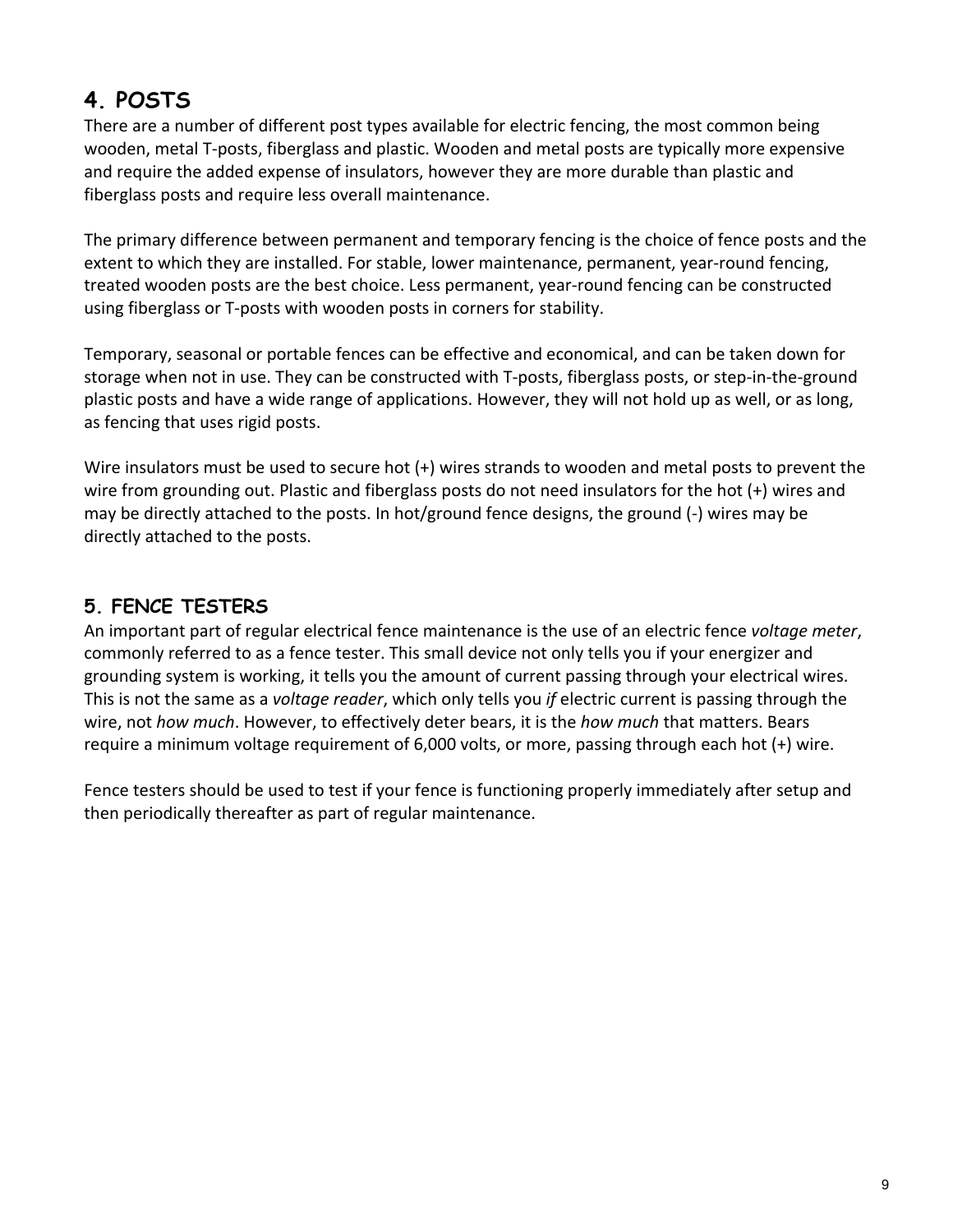# **Electric fence specifications for deterring grizzly and black bears**

Minimum Joule Requirement:  $0.7$  or more Minimum Voltage Requirement: 6,000 or more Minimum Fence Height: 4 feet Minimum # wires 5

# **Some electrical fencing applications for excluding bears**

Apiaries **Apiaries 2018** Apiaries  **2018** Apiaries **2028** Garbage containers/dumpsters Dog kennels Compost piles Chicken coups Orchards/fruit trees 
Gardens Sheds/storage areas Birdfeeders

### **Some tips to improve the effectiveness of your electric fence**

- *The joule rating is the most important factor when choosing your energizer.*
- *Grounding is the second most important component in the design of an electric fence.*
- If using a 12‐volt battery operated energizer, check that your battery is charged every week. Make sure battery terminals are free of corrosion and are still connected to the fence and grounding rod.
- Check that hot wires are not grounded out by tall vegetation, fallen branches, broken insulators, etc.
- Check for poor wire connections in locations where wire has been spliced or where wire has become loose.
- When protecting a structure (shed, rabbit hutch, etc.) the fence should be placed 3-5 feet away instead of directly on the structure. This way the bear encounters the fence before reaching the attractant.
- When protecting fruit trees, be sure to place the fence far enough away so that all fruit falls within the electrical fence instead of outside it.
- Check voltage on every hot (+) wire with electric fence voltage tester, particularly in areas furthest from the energizer, weekly.
- Place plastic electric fencing signs around the perimeter of your fence to improve visibility and warn other people.